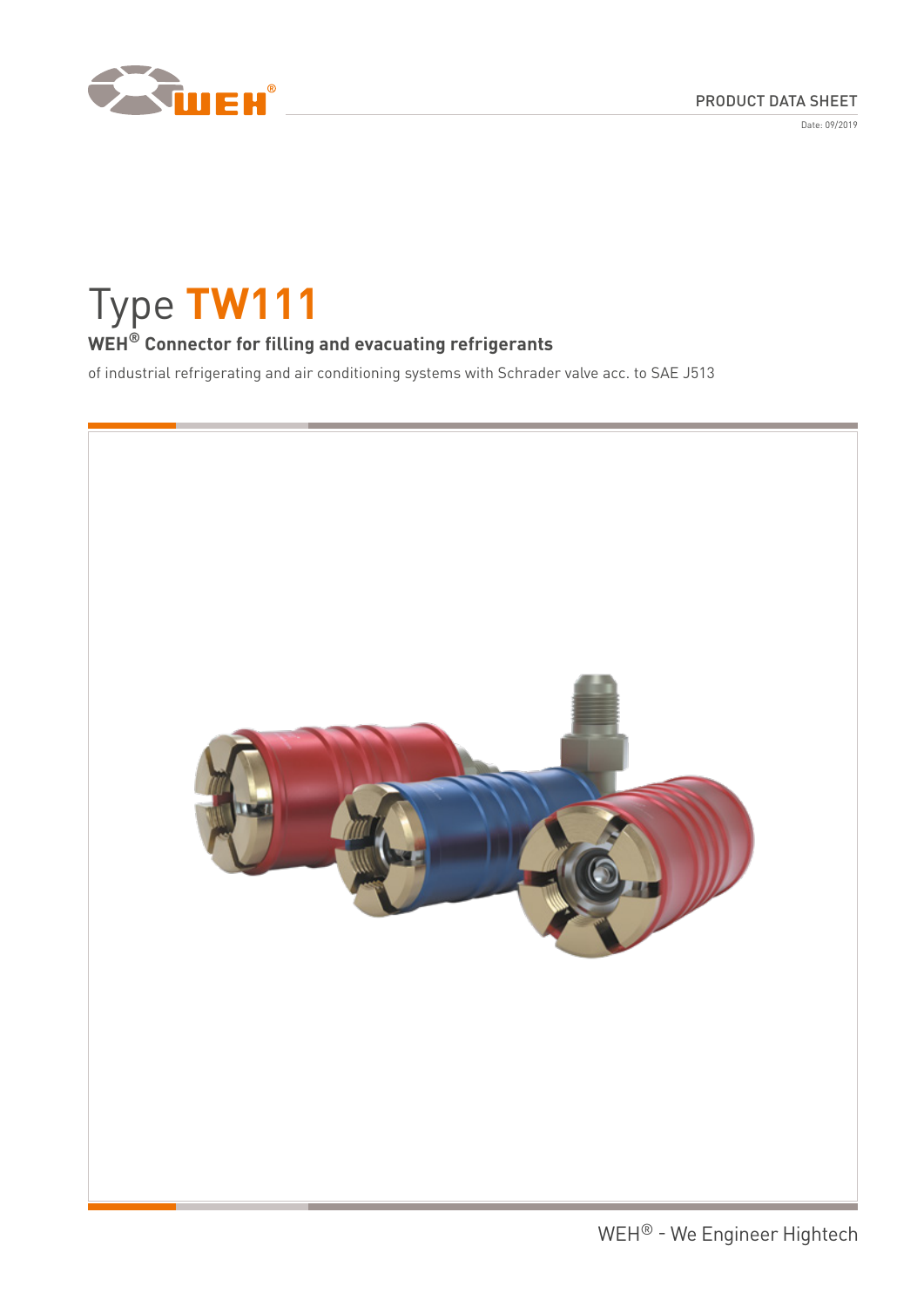# **General**

## **DESCRIPTION**



#### Features

- For connection to Schrader valves
- No frostbitten or burned hands
- 99 % less refrigerant loss
- Connection in seconds
- No hand tightening required
- WEH® Jaw locking mechanism
- Reduces connection times and costs
- Different versions available
- High-grade materials

The WEH<sup>®</sup> TW111 Quick connector is the ideal tool for filling and evacuating refrigerants when servicing refrigerating and air conditioning systems with Schrader valve (1/4" resp. 5/16" SAE tube connection).

An integrated shut-off valve minimizes the escape of refrigerant into the atmosphere, thus reducing refrigerant loss by up to 99 % compared to conventional screw connectors. This not only cuts costs but also protects the environment.

As with all WEH® Connectors, damage to tendons and joints caused by the continuous screwing and unscrewing of threaded connections is also eliminated with the TW111. Simply push the connector onto the Schrader valve and push the sliding sleeve forwards. A safe and pressure-tight connection is thus established in seconds. Not only does this make work significantly easier, connection times are also reduced, thus cutting costs.

The service connector is rated for a max. operating pressure of 42 bar and suitable for filling a large variety of different refrigerants, for example R134A, R22 or R410A.

The TW111 is optionally available with an inline or 90° media inlet and with colour-coded sliding sleeves in red or blue for high pressure or low pressure connection ports on the customer's system.

The WEH<sup>®</sup> TW111 is equipped with a chloroprene front seal as standard. For filling of refrigerant R410A an EPDM front seal is used. Other sealing materials on request. It is the customer's responsibility to clarify the media compatibility.

#### **Annlication**

Quick connector for filling and evacuating refrigerants of industrial refrigerating and air conditioning systems with Schrader valve acc. to SAE J513.

#### TECHNICAL DATA

| Characteristic                           | <b>Basic version</b>                         |
|------------------------------------------|----------------------------------------------|
| Max. allowable<br>operating pressure PS* | $42$ har                                     |
| Temperature range                        | $-10$ °C up to $+80$ °C                      |
| Actuation                                | Manual actuation via sliding sleeve          |
| Material                                 | Brass and anodized aluminium                 |
| Sealing material                         | Front seal of chloroprene resp. EPDM (R410A) |
| Design                                   | With integrated shut-off valve               |

Example of use:



\* Please note that the pressure may be higher for some refrigerants, as i.e. R407A, R407B, R410A, R507 in case of high ambient temperatures!

Other designs on request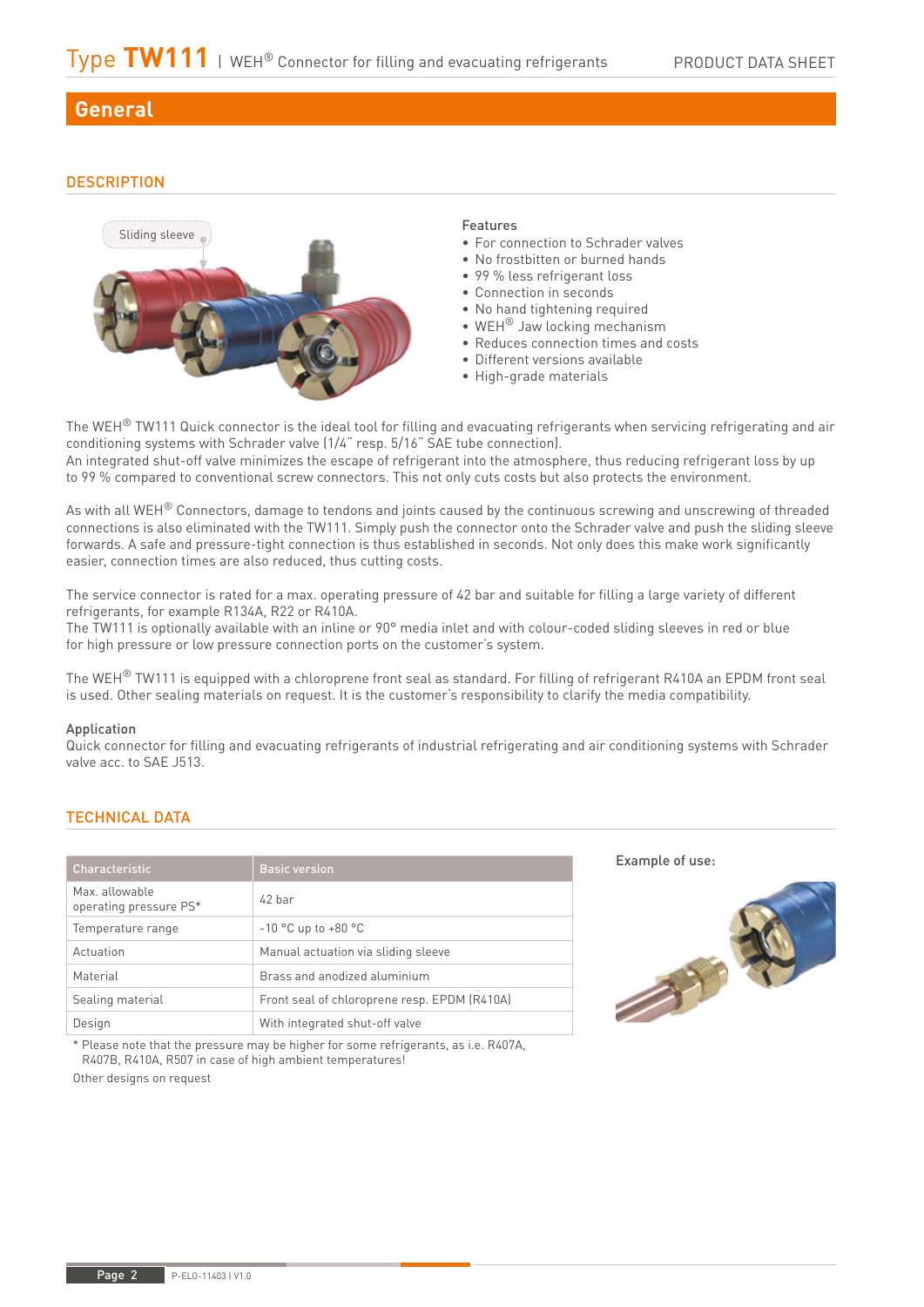# **Ordering**

# ORDERING | WEH® TW111 Quick connector with inline media inlet

approx. dimensions (mm)



| Part No.  | <b>Description</b>          | (external thread) | B <sub>1</sub><br>(external thread) | $\Gamma$ |                |    |  |
|-----------|-----------------------------|-------------------|-------------------------------------|----------|----------------|----|--|
| C1-102991 | TW111 - high pressure (red) | UNF 7/16"-20*     | UNF 7/16"-20*                       |          |                | いつ |  |
| C1-102993 | TW111 - low pressure (blue) | UNF 7/16"-20*     | UNF 7/16"-20*                       |          | $\overline{ }$ | 52 |  |

\* acc. to SAE J513 (45°)

# ORDERING | WEH® TW111 Quick connector with 90° media inlet

approx. dimensions (mm)



| Part No.  | <b>Description</b>          | (external thread) | B <sub>1</sub><br>lexternal thread) | /D1 | $\Gamma$ |          |    |    |
|-----------|-----------------------------|-------------------|-------------------------------------|-----|----------|----------|----|----|
| C1-102992 | TW111 - high pressure (red) | UNF 7/16"-20*     | UNF 7/16"-20*                       |     |          |          | 53 | ささ |
| C1-102994 | TW111 - low pressure (blue) | UNF 7/16"-20*     | UNF 7/16"-20*                       |     |          | $\Gamma$ | 53 | 33 |

\* acc. to SAE J513 (45°)

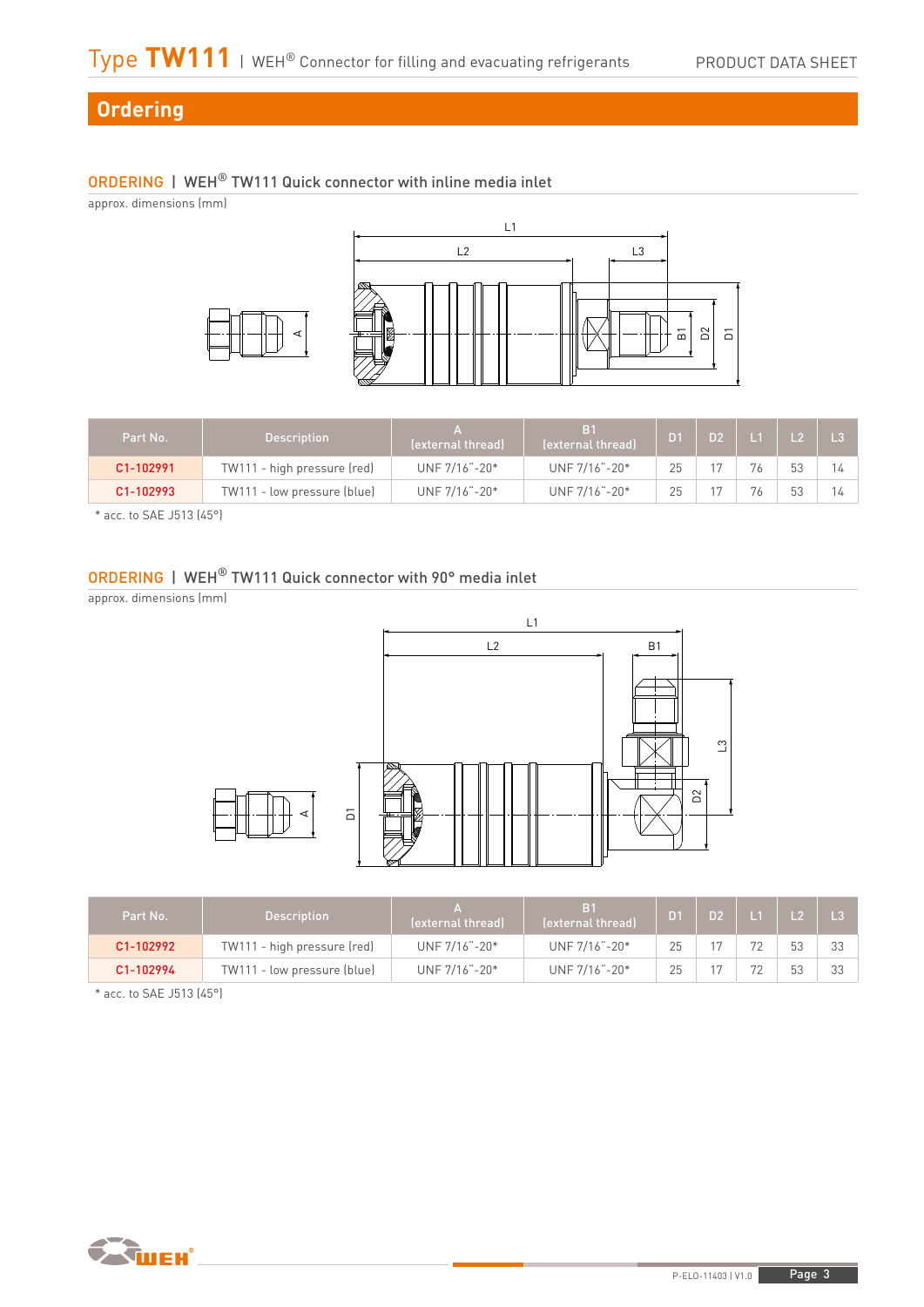# **Ordering / Spare parts**

## ORDERING | WEH® TW111 Quick connector with inline media inlet, for R410A refrigerant

approx. dimensions (mm)





| Part No. | <b>Description</b>          | (external thread) | B <sub>1</sub><br>(external thread) | D <sub>1</sub> | <b>D2</b> |    | L <sub>2</sub> | L3 |
|----------|-----------------------------|-------------------|-------------------------------------|----------------|-----------|----|----------------|----|
| C1-30291 | TW111 - high pressure (red) | UNF 1/2"-20*      | UNF 1/2"-20*                        | 33             | 22        | 79 | 53             | 14 |
| C1-30290 | TW111 - low pressure (blue) | UNF 1/2"-20*      | UNF 1/2"-20*                        | 33             | 22        | 70 | 53             | 14 |
| C1-34797 | TW111 - high pressure (red) | UNF 1/2"-20*      | UNF 7/16"-20*                       | 33             | 22        | 79 | 53             | 14 |
| C1-34796 | TW111 - low pressure (blue) | UNF 1/2"-20*      | UNF 7/16"-20*                       | 33             | 22        | 79 | 53             | 14 |

\* acc. to SAE J513 (45°)

Other connector sizes and versions on request.

Required information for ordering see page 7, catalogue no. 40.

## SPARE PARTS

Various parts are available as spares for the TW111 quick connector:

| Part No.   | Description |
|------------|-------------|
| On request | Front seal  |

When ordering the front seal, please indicate the part no. engraved on the connector.